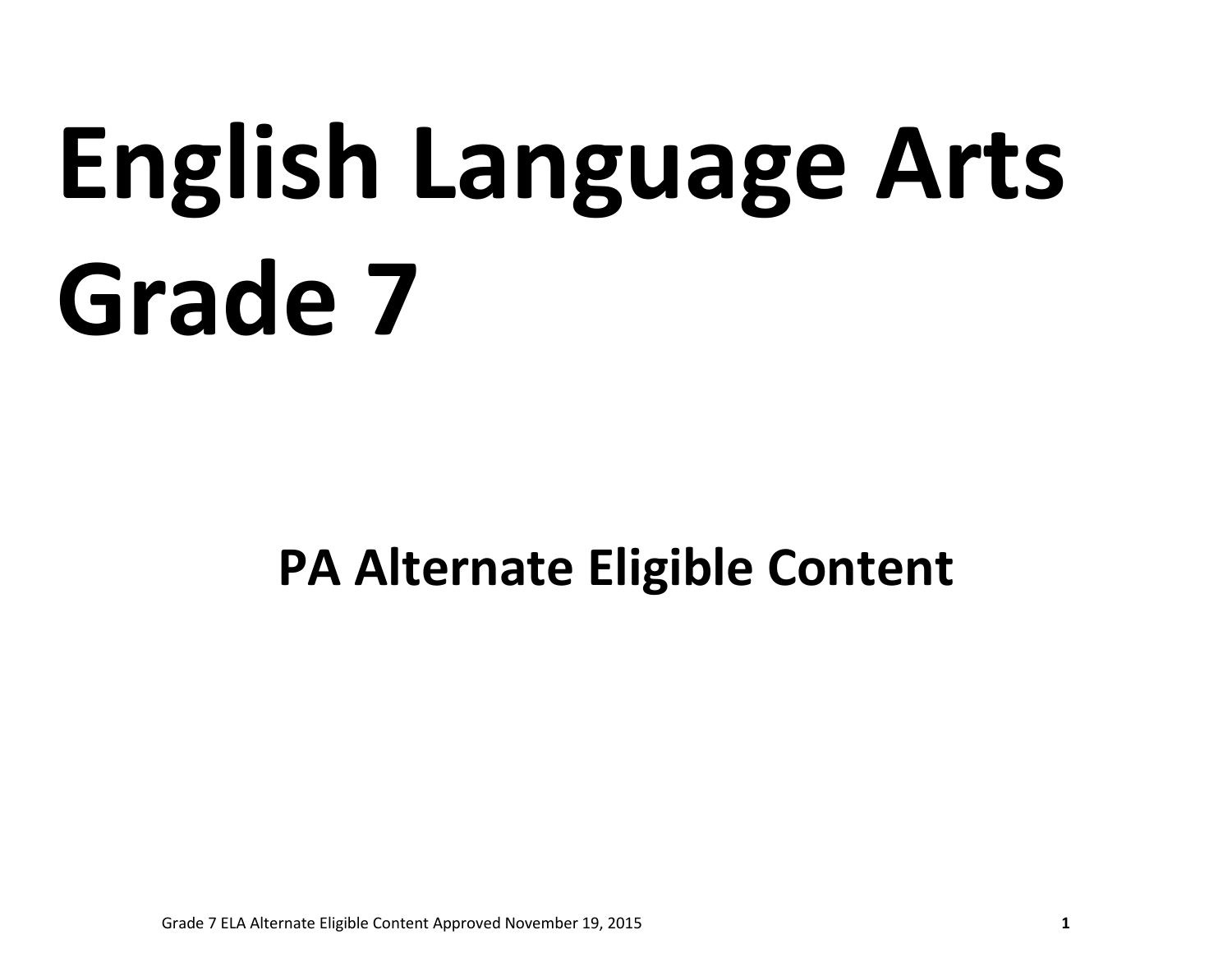# **PA Core Standards:**

- CC.1.3.7.A Determine a theme or central idea of a text and analyze its development over the course of the text; provide an objective summary of the text.
- CC.1.3.7.B Cite several pieces of textual evidence to support analysis of what the text says explicitly as well as inferences, conclusions, and/or generalizations drawn from the text.
- CC.1.3.7.C Analyze how particular elements of a story or drama interact and how setting shapes the characters or plot.

#### **Assessment Anchor**

E07.A-K.1 Key Ideas and Details

| <b>DESCRIPTOR</b>                                                                     | <b>ELIGIBLE CONTENT</b>                                                                                                                                                                                | <b>Alternate Eligible</b><br><b>Content Code</b> | <b>ALTERNATE ELIGIBLE CONTENT</b>                                                                               |
|---------------------------------------------------------------------------------------|--------------------------------------------------------------------------------------------------------------------------------------------------------------------------------------------------------|--------------------------------------------------|-----------------------------------------------------------------------------------------------------------------|
| E07.A-K.1.1<br>Demonstrate understanding of<br>key ideas and details in<br>literature | E07.A-K.1.1.1<br>Cite several pieces of textual evidence to support<br>analysis of what the text says explicitly as well as<br>inferences, conclusions, and/or generalizations<br>drawn from the text. | E07AK1.1.1a                                      | Answer a literal question about a<br>text                                                                       |
|                                                                                       |                                                                                                                                                                                                        | E07AK1.1.1b                                      | Answer an inferential question<br>about a text                                                                  |
|                                                                                       |                                                                                                                                                                                                        | E07AK1.1.1c                                      | Cite details and evidence from the<br>text to answer literal and<br>inferential questions                       |
|                                                                                       | E07.A-K.1.1.2<br>Determine a theme or central idea of a text and<br>analyze its development over the course of the text;<br>provide an objective summary of the text.                                  | E07AK1.1.2a                                      | Identify the theme/central<br>message of a story, drama, or<br>poem using key details/evidence<br>from the text |
|                                                                                       |                                                                                                                                                                                                        | E07AK1.1.2b                                      | <b>Summarize the text</b>                                                                                       |
|                                                                                       | E07.A-K.1.1.3<br>Analyze how particular elements of a story, drama, or<br>poem interact (e.g., how the setting shapes the<br>characters or plot).                                                      | E07AK1.1.3a                                      | Identify how two elements of a<br>story, drama, or poem interact                                                |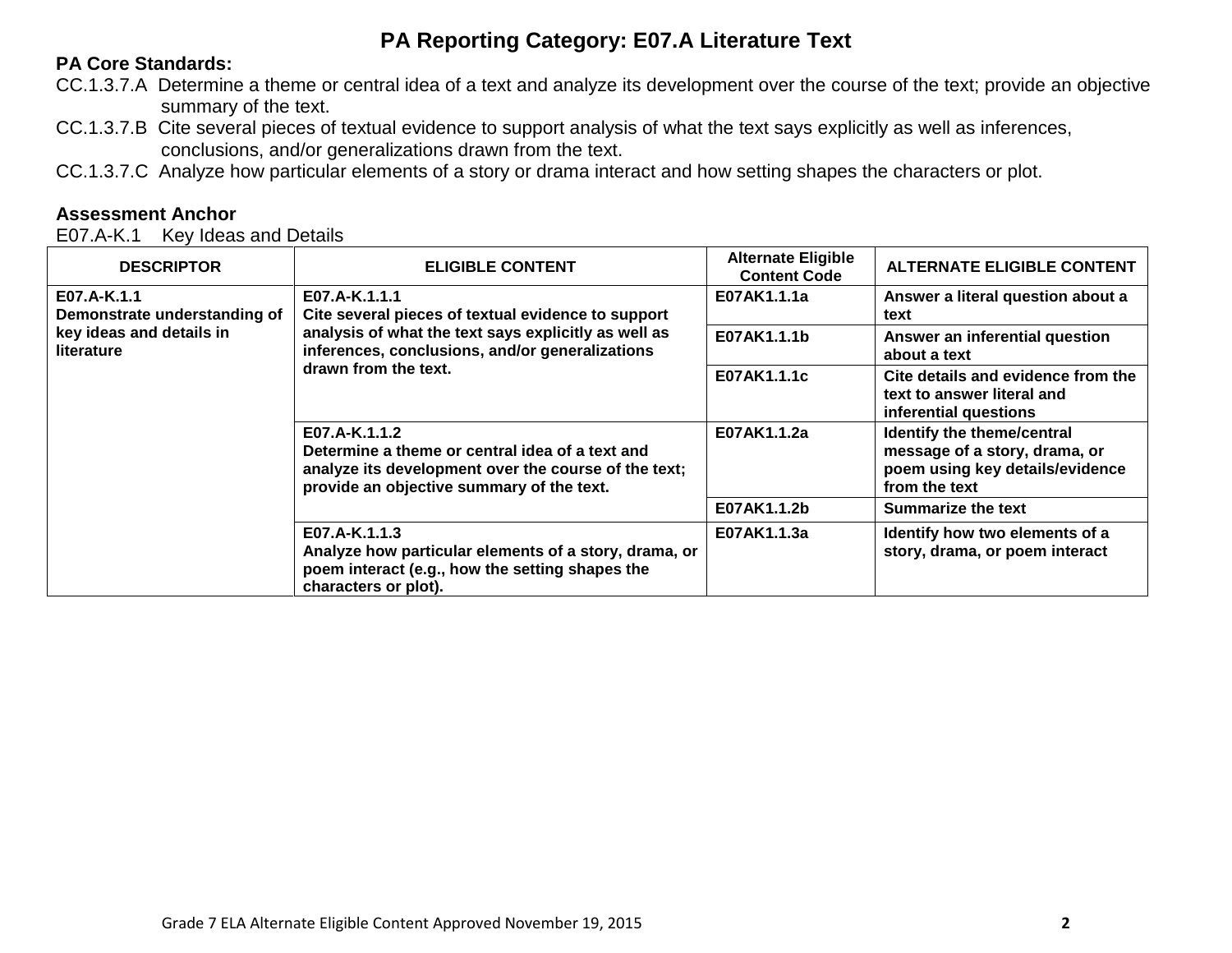# **PA Core Standards:**

- CC.1.3.7.D Determine an author's purpose in a text and explain how it is conveyed in a text.
- CC.1.3.7.E Analyze how the structure of a text contributes to the development of theme, setting, and plot.
- CC.1.3.7.F Determine the meaning of words and phrases as they are used in grade-level reading and content, including interpretation of figurative, connotative meanings.

### **Assessment Anchor**

E07.A-C.2 Craft and Structure

| <b>DESCRIPTOR</b>                                                                    | <b>ELIGIBLE CONTENT</b>                                                                                                                                                                                                                                                                                            | <b>Alternate Eligible</b><br><b>Content Code</b> | <b>ALTERNATE ELIGIBLE CONTENT</b>                                   |
|--------------------------------------------------------------------------------------|--------------------------------------------------------------------------------------------------------------------------------------------------------------------------------------------------------------------------------------------------------------------------------------------------------------------|--------------------------------------------------|---------------------------------------------------------------------|
| E07.A-C.2.1<br>Demonstrate understanding of<br>craft and structure in<br>literature. | E07.A-C.2.1.1<br>Analyze how an author develops and contrasts the<br>points of view of different characters or narrators in<br>a text.                                                                                                                                                                             | E07AC2.1.1a                                      | Determine the points-of-view of two<br>or more characters in a text |
|                                                                                      | E07.A-C.2.1.2<br>Analyze how a drama's or poem's form or structure<br>(e.g., soliloquy, sonnet) contributes to its meaning.                                                                                                                                                                                        |                                                  |                                                                     |
|                                                                                      | E07.A-C.2.1.3<br>Determine how the author uses the meaning of<br>words or phrases, including figurative and<br>connotative meanings, in a text; analyze the impact<br>of rhymes and other repetitions of sounds (e.g.,<br>alliteration) on a specific verse or stanza of a poem<br>or section of a story or drama. | E07AC2.1.3a                                      | Determine how word choice changes<br>the meaning of a text          |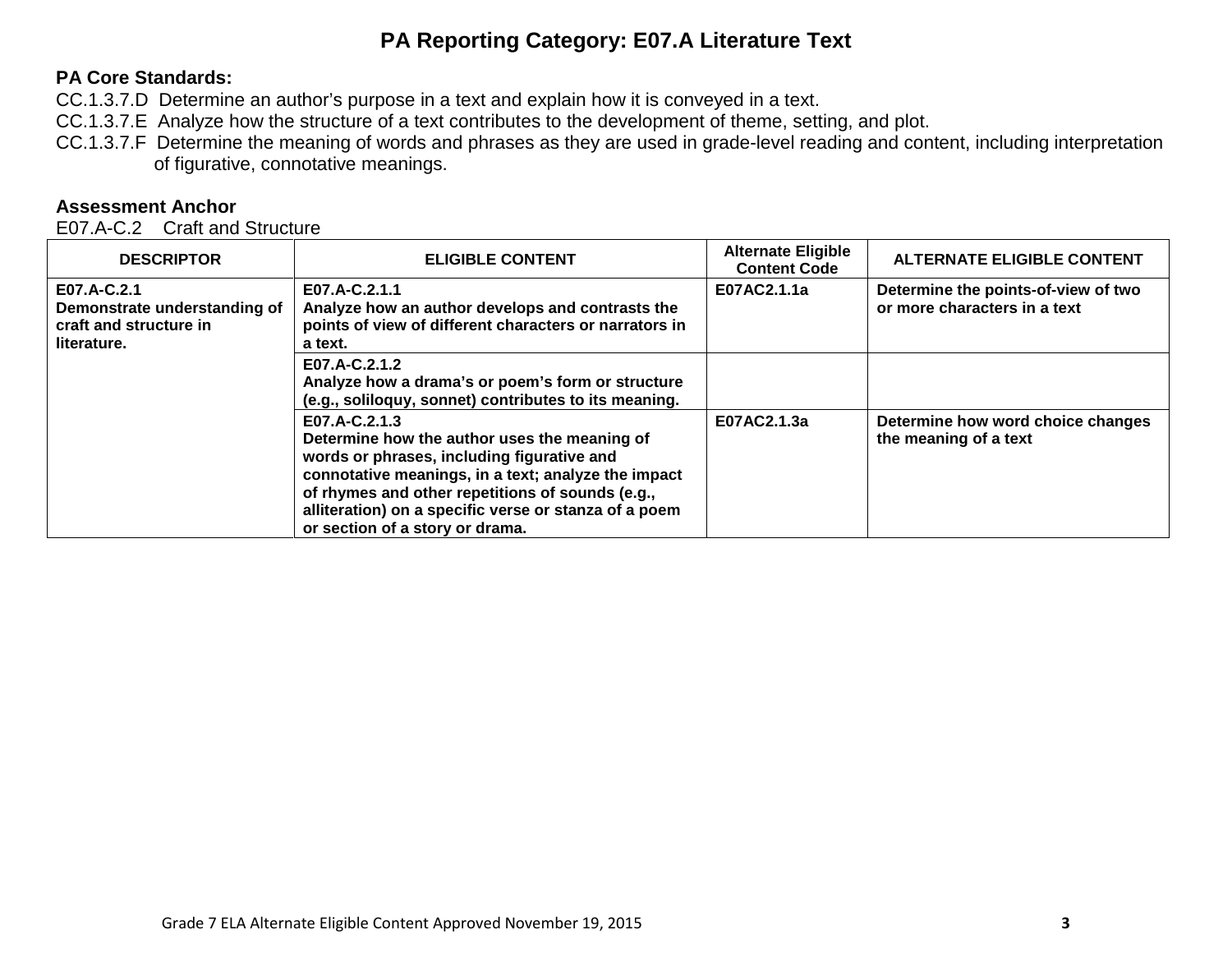#### **PA Core Standards:**

CC.1.3.7.H Compare and contrast a fictional portrayal of a time, place, or character and a historical account of the same period as a means of understanding how authors of fiction use or alter history.

# **Assessment Anchor**

E07.A-C.3 Integration of Knowledge and Ideas

| <b>DESCRIPTOR</b>                                                                                  | <b>ELIGIBLE CONTENT</b>                                                                                                                                                                                                  | <b>Alternate Eligible</b><br><b>Content Code</b> | <b>ALTERNATE ELIGIBLE CONTENT</b>                                                                               |
|----------------------------------------------------------------------------------------------------|--------------------------------------------------------------------------------------------------------------------------------------------------------------------------------------------------------------------------|--------------------------------------------------|-----------------------------------------------------------------------------------------------------------------|
| E07.A-C.3.1<br>Demonstrate understanding of<br>connections within, between,<br>and/or among texts. | E07.A-C.3.1.1<br>Compare and contrast a fictional portrayal of a time,<br>place, or character and a historical account of the<br>same period as a means of understanding how<br>authors of fiction use or alter history. | E07AC3.1.1a                                      | Identify similarities or differences in a<br>fictional portrayal and a historical<br>account of the same period |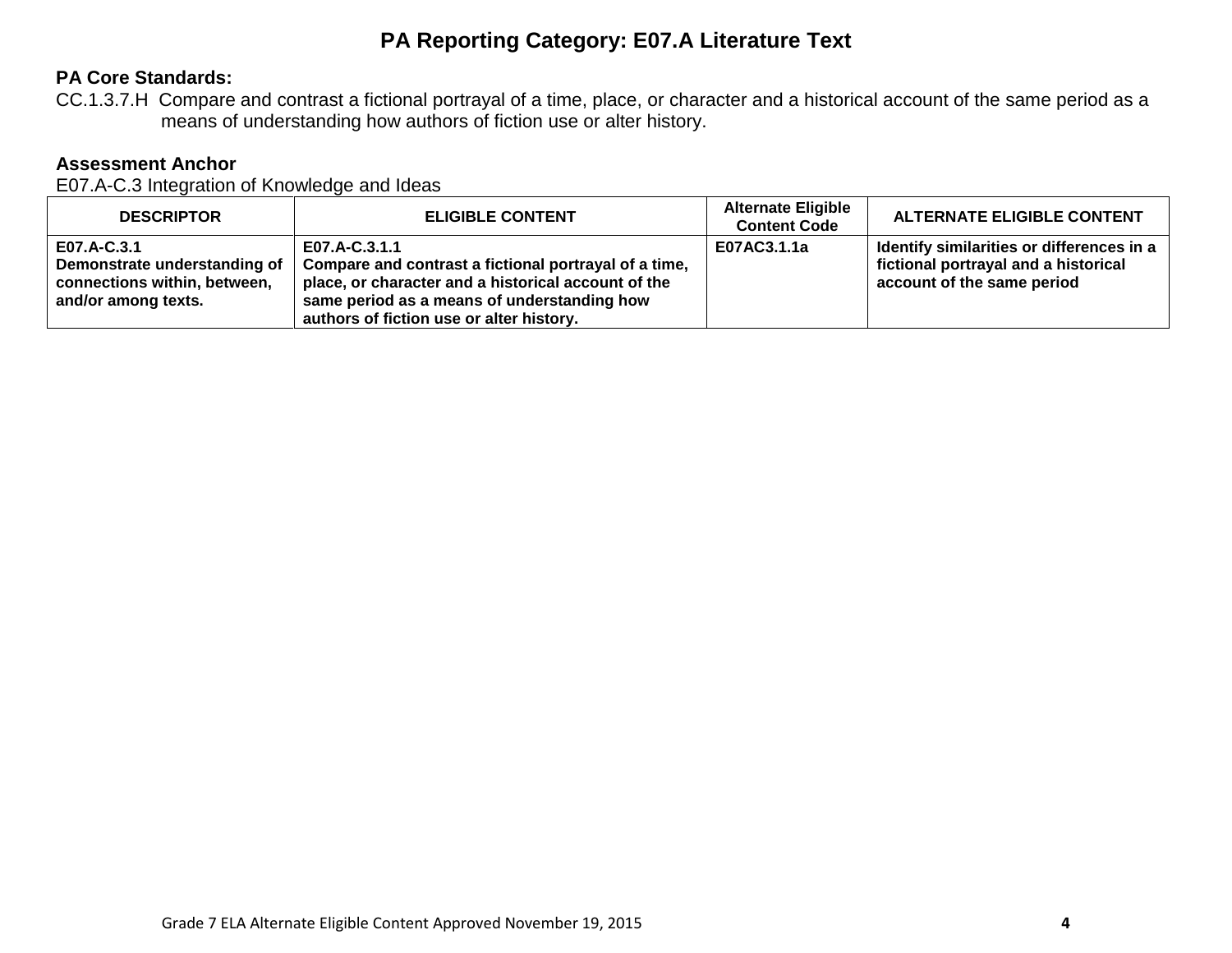### **PA Core Standards:**

- CC.1.3.7.F Determine the meaning of words and phrases as they are used in grade-level reading and content, including interpretation of figurative, connotative meanings.
- CC.1.3.7.I Determine or clarify the meaning of unknown and multiple-meaning words and phrases based on grade- level reading and content, choosing flexibly from a range of strategies and tools.
- CC.1.3.7.J Acquire and use accurately grade-appropriate general academic and domain-specific words and phrases; gather vocabulary knowledge when considering a word or phrase important to comprehension or expression.

#### **Assessment Anchor**

E07.A-V.4 Vocabulary Acquisition and Use

| <b>DESCRIPTOR</b>                                                                                             | <b>ELIGIBLE CONTENT</b>                                                                                                                                                                                                                                                                                                                                                                                                                                                                                                           | <b>Alternate Eligible</b><br><b>Content Code</b> | <b>ALTERNATE ELIGIBLE CONTENT</b>                                                 |
|---------------------------------------------------------------------------------------------------------------|-----------------------------------------------------------------------------------------------------------------------------------------------------------------------------------------------------------------------------------------------------------------------------------------------------------------------------------------------------------------------------------------------------------------------------------------------------------------------------------------------------------------------------------|--------------------------------------------------|-----------------------------------------------------------------------------------|
| E07.A-V.4.1<br><b>Demonstrate</b><br>understanding of<br>vocabulary and figurative<br>language in literature. | E07.A-V.4.1.1<br>Determine or clarify the meaning of unknown and<br>multiple-meaning words and phrases based on grade 7<br>reading and content, choosing flexibly from a range of<br>strategies.<br>a. Use context (e.g., the overall meaning of a sentence<br>or paragraph; a word's position or function in a<br>sentence) as a clue to the meaning of a word or<br>phrase.<br>b. Use common, grade-appropriate Greek or Latin<br>affixes and roots as clues to the meaning of a word<br>(e.g., belligerent, bellicose, rebel). | E07AV4.1.1a                                      | Use context to determine the meaning<br>of an unknown or multiple meaning<br>word |
|                                                                                                               |                                                                                                                                                                                                                                                                                                                                                                                                                                                                                                                                   | E07AV4.1.1b                                      | Use a root word or affix to determine<br>the meaning of a word                    |
|                                                                                                               | E07.A-V.4.1.2<br>Demonstrate understanding of figurative language, word<br>relationships, and nuances in word meanings.<br>a. Interpret figures of speech (e.g., literary and<br>mythological allusions) in context.<br>b. Use the relationship between particular words (e.g.,<br>synonym/antonym, analogy) to better understand                                                                                                                                                                                                 | E07AV4.1.2a                                      | Identify the meaning of figurative<br>language in context                         |
|                                                                                                               | each of the words.<br>c. Distinguish among the connotations (associations)<br>of words with similar denotations (definitions) (e.g.,<br>refined, respectful, polite, diplomatic,<br>condescending).                                                                                                                                                                                                                                                                                                                               | E07AV4.1.2b                                      | Use relationships between words to<br>aid comprehension                           |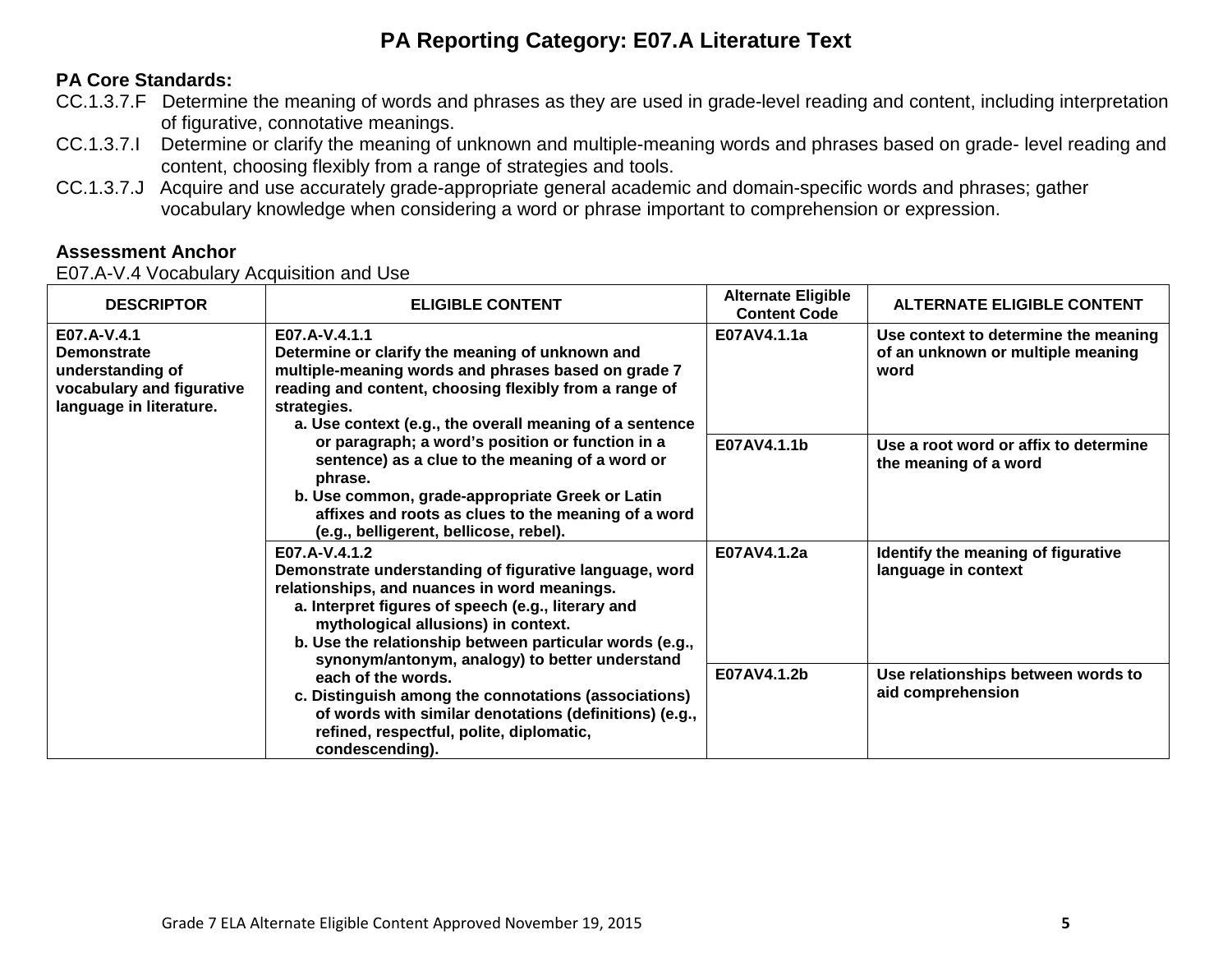### **PA Core Standards:**

- CC.1.2.7.A Determine two or more central ideas in a text and analyze their development over the course of the text; provide an objective summary of the text.
- CC.1.2.7.B Cite several pieces of textual evidence to support analysis of what the text says explicitly as well as inferences, conclusions, and/or generalizations drawn from the text.
- CC.1.2.7.C Analyze the interactions between individuals, events, and ideas in a text.

### **Assessment Anchor**

E07.B-K.1 Key Ideas and Details

| <b>DESCRIPTOR</b>                          | <b>ELIGIBLE CONTENT</b>                                                                                                                                                                                                        | <b>Alternate Eligible</b><br><b>Content Code</b> | <b>ALTERNATE ELIGIBLE CONTENT</b>                                                                 |
|--------------------------------------------|--------------------------------------------------------------------------------------------------------------------------------------------------------------------------------------------------------------------------------|--------------------------------------------------|---------------------------------------------------------------------------------------------------|
| E07.B-K.1.1                                | E07.B-K.1.1.1<br>Cite several pieces of textual evidence to support<br>analysis of what the text says explicitly as well as<br>inferences, conclusions, and/or generalizations drawn<br>ideas and details in<br>from the text. | E07BK1.1.1a                                      | Answer a literal question about a text                                                            |
| <b>Demonstrate</b><br>understanding of key |                                                                                                                                                                                                                                | E07BK1.1.1b                                      | Answer an inferential question about<br>a text                                                    |
| informational texts.                       |                                                                                                                                                                                                                                | E07BK1.1.1c                                      | Cite details and evidence from the<br>text to answer literal and inferential<br>questions         |
|                                            | E07.B-K.1.1.2<br>Determine two or more central ideas in a text and<br>analyze their development over the course of the text;<br>provide an objective summary of the text.                                                      | E07BK1.1.2a                                      | Identify two main ideas/central ideas<br>in a text                                                |
|                                            |                                                                                                                                                                                                                                | E07BK1.1.2b                                      | <b>Summarize the text</b>                                                                         |
|                                            | E07.B-K.1.1.3<br>Analyze the interactions between individuals, events,<br>and ideas in a text (e.g., how ideas influence individuals<br>or events, how individuals influence ideas or events).                                 | E07BK1.1.3a                                      | Identify two interactions between<br>individuals, events, or ideas that<br>contribute to the text |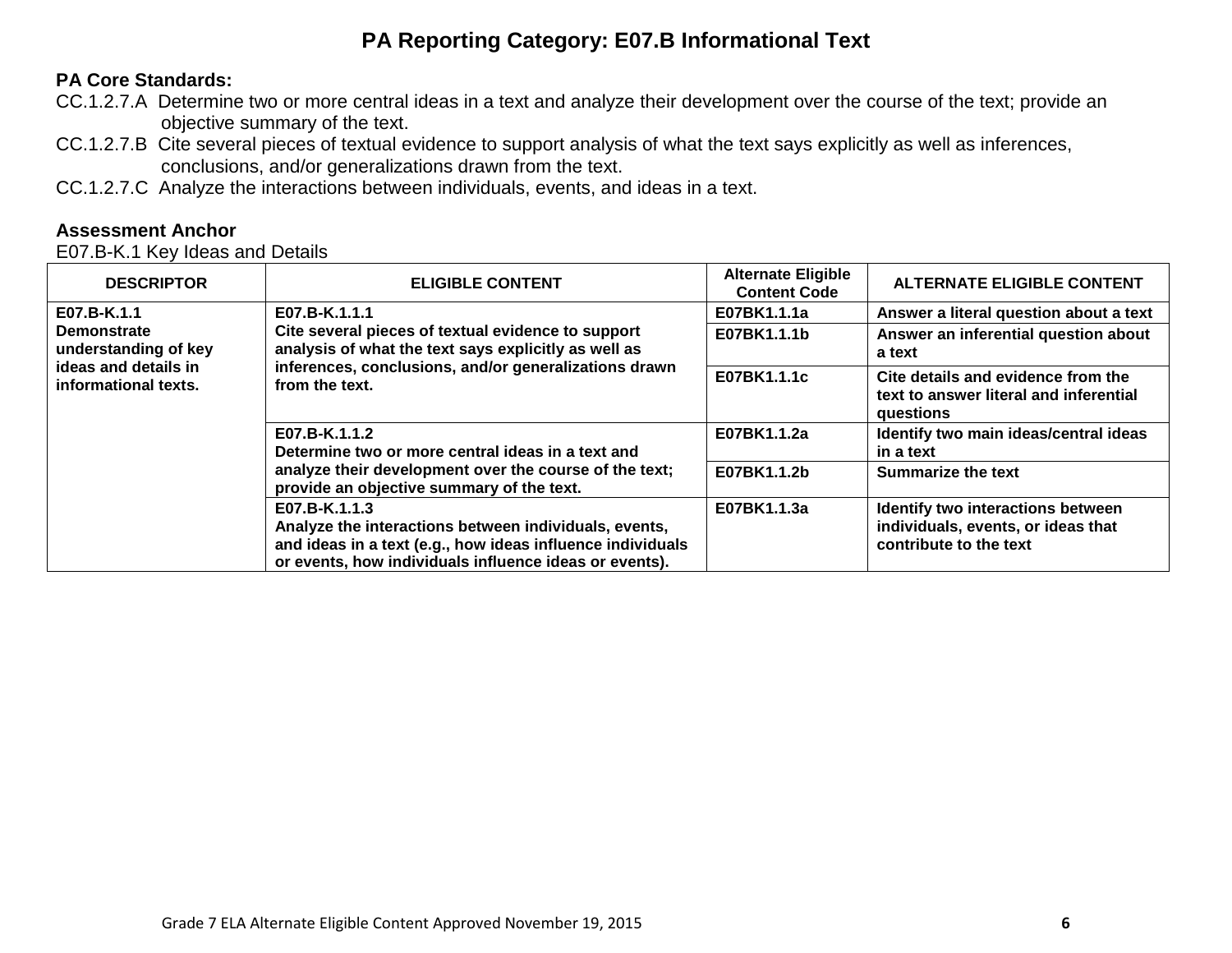#### **PA Core Standards:**

- CC.1.2.7.D Determine an author's point of view or purpose in a text and analyze how the author distinguishes his or her position from that of others.
- CC.1.2.7.E Analyze the structure of the text through evaluation of the author's use of graphics, charts, and the major sections of the text.
- CC.1.2.7.F Determine the meaning of words and phrases as they are used in grade-level reading and content, including interpretation of figurative, connotative, and technical meanings.

#### **Assessment Anchor**

E07.B-C.2 Craft and Structure

| <b>DESCRIPTOR</b>                                                                                       | <b>ELIGIBLE CONTENT</b>                                                                                                                                                                                                         | <b>Alternate Eligible</b><br><b>Content Code</b> | <b>ALTERNATE ELIGIBLE CONTENT</b>                                               |
|---------------------------------------------------------------------------------------------------------|---------------------------------------------------------------------------------------------------------------------------------------------------------------------------------------------------------------------------------|--------------------------------------------------|---------------------------------------------------------------------------------|
| E07.B-C.2.1<br><b>Demonstrate</b><br>understanding of craft and<br>structure in informational<br>texts. | E07.B-C.2.1.1<br>Determine an author's point of view or purpose in a text<br>and analyze how the author distinguishes his or her<br>position from that of others.                                                               | E07BC2.1.1a                                      | Identify the author's point-of-view and<br>an alternate point-of-view in a text |
|                                                                                                         | E07.B-C.2.1.2<br>Analyze the structure an author uses to organize a text,<br>including how major sections and text features<br>contribute to the whole and to the development of the<br>ideas.                                  | E07BC2.1.2a                                      | Identify how text features or sections<br>fit into the text structure           |
|                                                                                                         | E07.B-C.2.1.3<br>Determine how the author uses the meaning of words or<br>phrases, including figurative, connotative, or technical<br>meanings, in a text; analyze the impact of a specific<br>word choice on meaning and tone. | E07BC2.1.3a                                      | Determine how word choice changes<br>the meaning of text                        |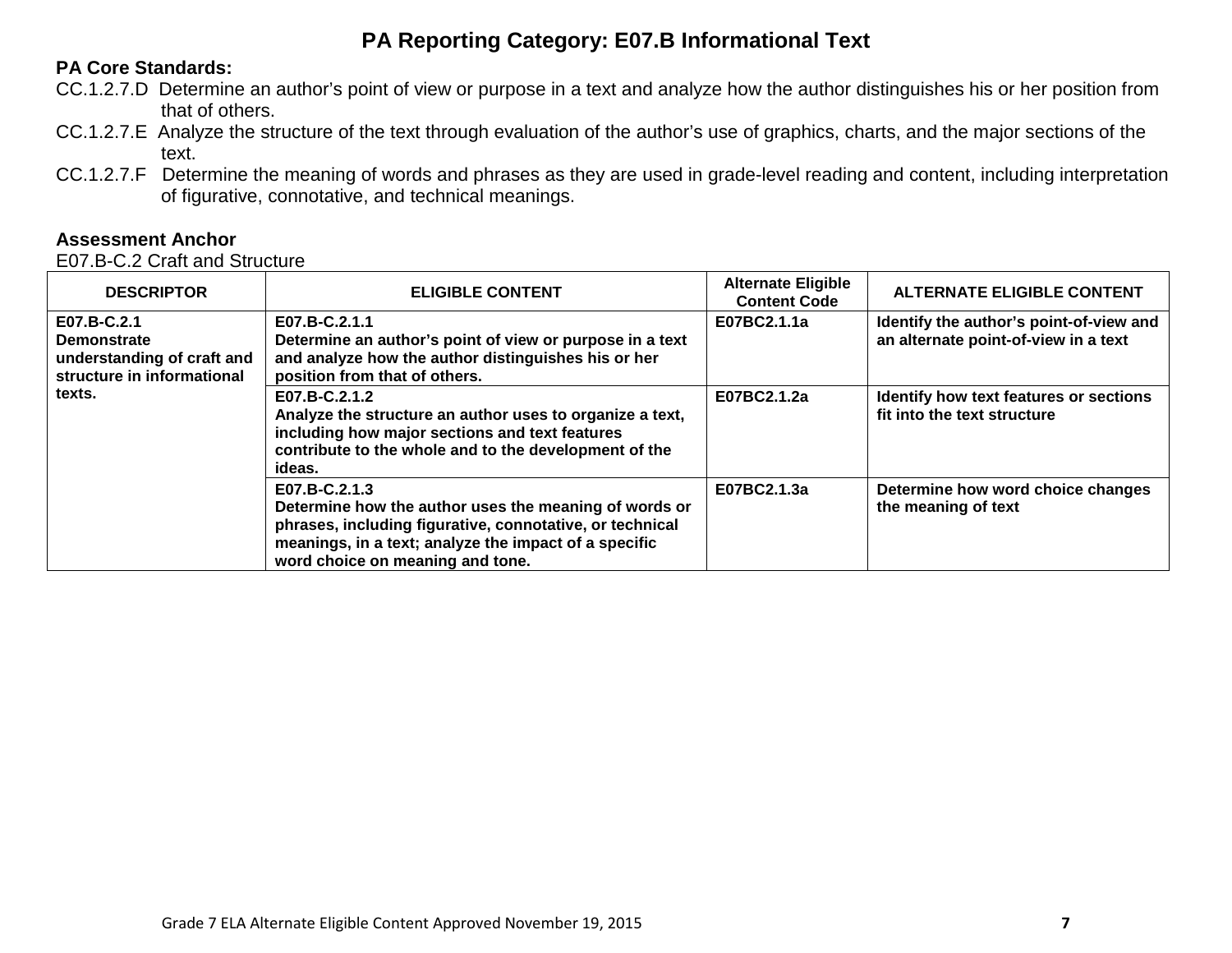# **PA Core Standards:**

- CC.1.2.7.H Evaluate an author's argument, reasoning, and specific claims for the soundness of the argument and the relevance of the evidence.
- CC.1.2.7.I Analyze how two or more authors present and interpret facts on the same topic.

# **Assessment Anchor**

E07.B-C.3 Integration of Knowledge and Ideas

| <b>DESCRIPTOR</b>                                                                        | <b>ELIGIBLE CONTENT</b>                                                                                                                                                                                                | <b>Alternate Eligible</b><br><b>Content Code</b> | <b>ALTERNATE ELIGIBLE CONTENT</b>                                                                                          |
|------------------------------------------------------------------------------------------|------------------------------------------------------------------------------------------------------------------------------------------------------------------------------------------------------------------------|--------------------------------------------------|----------------------------------------------------------------------------------------------------------------------------|
| E07.B-C.3.1<br><b>Demonstrate</b>                                                        | E07.B-C.3.1.1<br>Trace and evaluate the argument and specific claims in a                                                                                                                                              | E07BC3.1.1a                                      | Identify an argument or claim that the<br>author makes                                                                     |
| understanding of<br>connections within,<br>between, and/or among<br>informational texts. | text, assessing whether the reasoning is sound and the<br>evidence is relevant and sufficient to support the claims.                                                                                                   | E07BC3.1.1b                                      | Identify the evidence that supports<br>the argument or claim                                                               |
|                                                                                          | E07.B-C.3.1.2<br>Analyze how two or more authors writing about the same<br>topic shape their presentations of key information by<br>emphasizing different evidence or advancing different<br>interpretations of facts. | E07BC3.1.2a                                      | Identify similarities or differences<br>with details selected in two texts by<br>different authors about the same<br>topic |